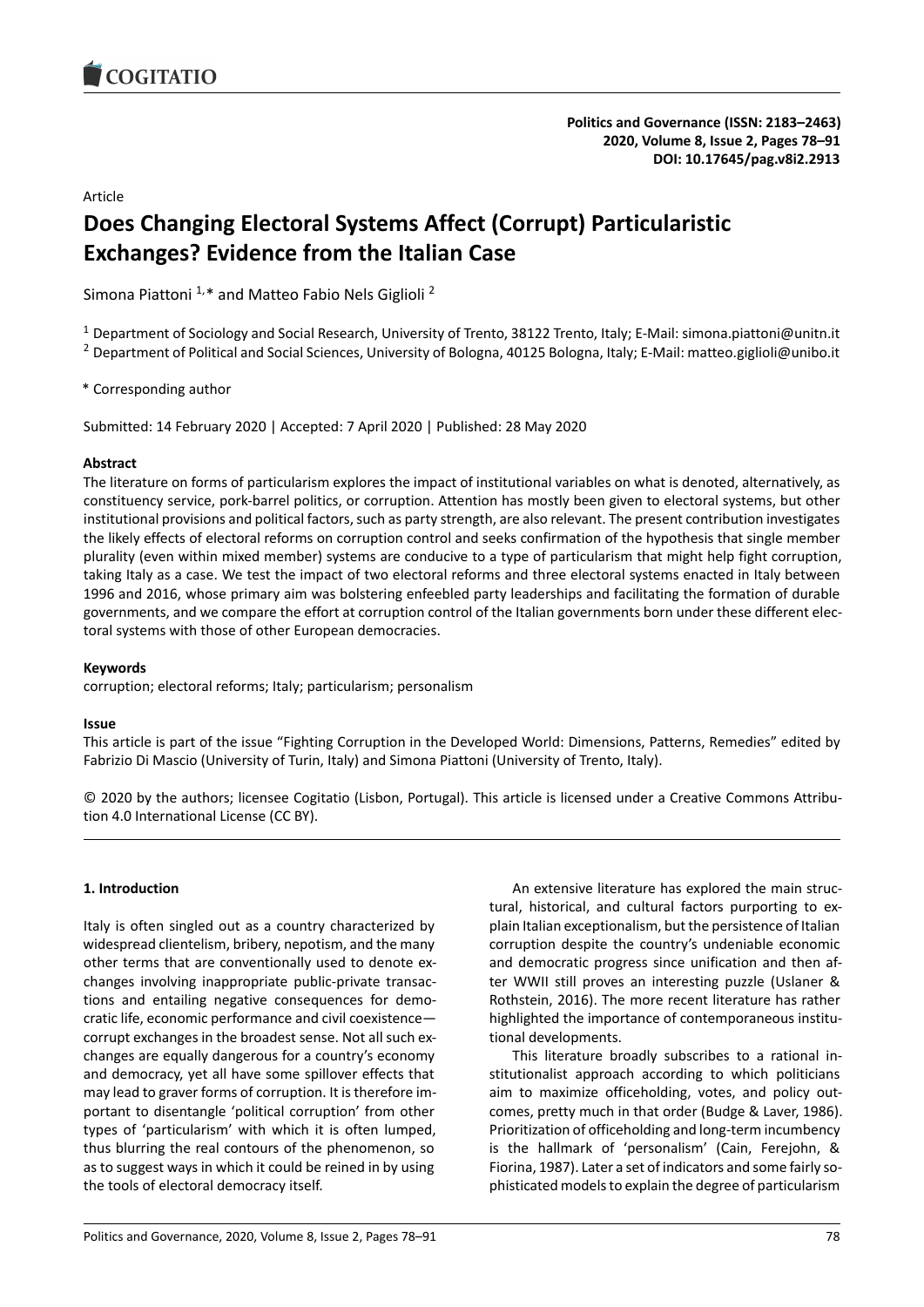#### COQUIATIO

in any given political system were developed (Carey & Shugart, 1995; Seddon-Wallack, Gaviria, Panizza, & Stein, 2003), but did not succeed in sufficiently distinguishing between different forms of particularism. It is our contention that not all forms of particularism are equally prejudicial to democracy, and that some may indeed be a necessary step toward defeating corruption.

In this article, we concentrate on the Italian case, an OECD country that, despite having reached remarkable levels of development and wealth, still appears to be beset by widespread corruption. We chose the Italian case also for methodological reasons, as Italy went through three major electoral reforms in a relatively short period of time (1993–2018). We believe that the Italian case allows us to analyze whether the electoral system may expand or shrink the room for particularism, and whether such particularism is pursued through programmatic appeals, pork-barrel politics, and constituency service, or through corrupt exchanges (concession of permits, procurement contracts and other types of preferential treatments in exchange for money).

The devastating effect that the unveiling of widespread corruption by the 'Clean Hands' investigations had on the postwar Italian party system (Della Porta, 1992; Della Porta & Vannucci, 1995, 1999) would naturally lead to expect that the electoral reforms would have as their main goal the removal of incentives for corrupt deals. The reforms that followed, however, were aimed at other objectives (broadly considered ancillary to the fight against corruption but not directly related to it) such as securing alternation in government, simplifying the party system, and making government formation more closely dependent upon electoral results. In this article we investigate the indirect impact that those electoral reforms had on corruption control.

Although the literature is far from having reached a consensus, we start from the assumption that single member plurality (SMP) systems are more conducive to constituency service and pork-barrel politics than closedlist proportional representation (CLPR) and that open-list proportional representation (OLPR) is more conducive to rent-seeking and corruption. These are very different types of particularism that may lead to suboptimal allocation of resources, but that differ in terms of their impact on the legitimacy of the system and the citizens' assessment of democracy. We observe that the period in which a high proportion of Members of Parliament (MPs) were elected in single member districts within a mixedmember (MM) system coincided with the period during which corruption control was taken more seriously and the perception of corruption abated. However, the return to CLPR systems (once again, dictated by other goals than that of fighting corruption) dampened that effect and ushered in a reversal of the trend in the perception of corruption control.

We propose a very preliminary 'test' of this propositions by comparing Italy to four other political systems characterized by electoral systems that lie on a

sort of particularism gradient from SMP (UK) to MM proportional (Germany) to majority (France) to proportional representation (PR)—albeit with significant checks tempering its proportionality—(Spain) system. What emerges from this comparison is still a sort of Italian exceptionalism because levels of perceived corruption are constantly higher and, contrary to what happens in the other political systems, left-wing governments are perceived to be more serious about corruption control than right-wing governments.

The article develops as follows. In the next section, we take stock of the literature on personalism and illustrate the incentives for the supply of particularistic politics. Section 3 elaborates on the various forms of particularism and, drawing from the existing literature, establishes criteria according to which different electoral systems can be expected to create larger or narrower margins for the different types of particularism. Section 4 presents the background on our case study, while Section 5 discusses various measurement options of the dependent and independent variables and offers a (preliminary and suggestive) test of our argument by means of proxy indicators for clientelism, patronage, and corruption. Section 6 concludes the article.

#### **2. The Determinants of Particularism**

The literature on particularism has its roots in the analysis of "the personal vote" (Cain et al., 1987). The personal vote is the share of the total vote which is obtained thanks to the personal appeal of the candidate, because of his/her past legislative record and/or programmatic commitments. By cultivating a personal vote, legislators aim at being elected and re-elected, thus increasing the chances of their continuing incumbency. The contrast that this concept seeks to establish is between the motivations that voters have for electing candidates based on their personal appeal (personal reputation) and those based on party appeals (party reputation).

There is no implication, in Cain's et al. (1987) thesis, that the party vote should be more objective and rational than the personal vote. In both cases, the motivations of the vote can be entirely objective and rational, whether reputational or programmatic. The personal vote can be operationalized and measured by such indicators as the politicians' personal roll-call vote record on specific policy options, by the time and effort they devote to 'constituency service,' and by how much public money they manage to bring to their communities. The original intuition behind the notion of personal vote gave rise to the systematic analysis of the institutional conditions that stimulate seeking the personal vote through what was labelled "particularism" (Carey & Shugart, 1995; Seddon-Wallack et al., 2003). Several aspects of the electoral systems contributed to the supply of particularism, jointly suggesting that SMP, OLPR, and CLPR systems ranked at decreasing levels of particularism (cf. Cheibub & Nalepa, 2020, pp. 4–6).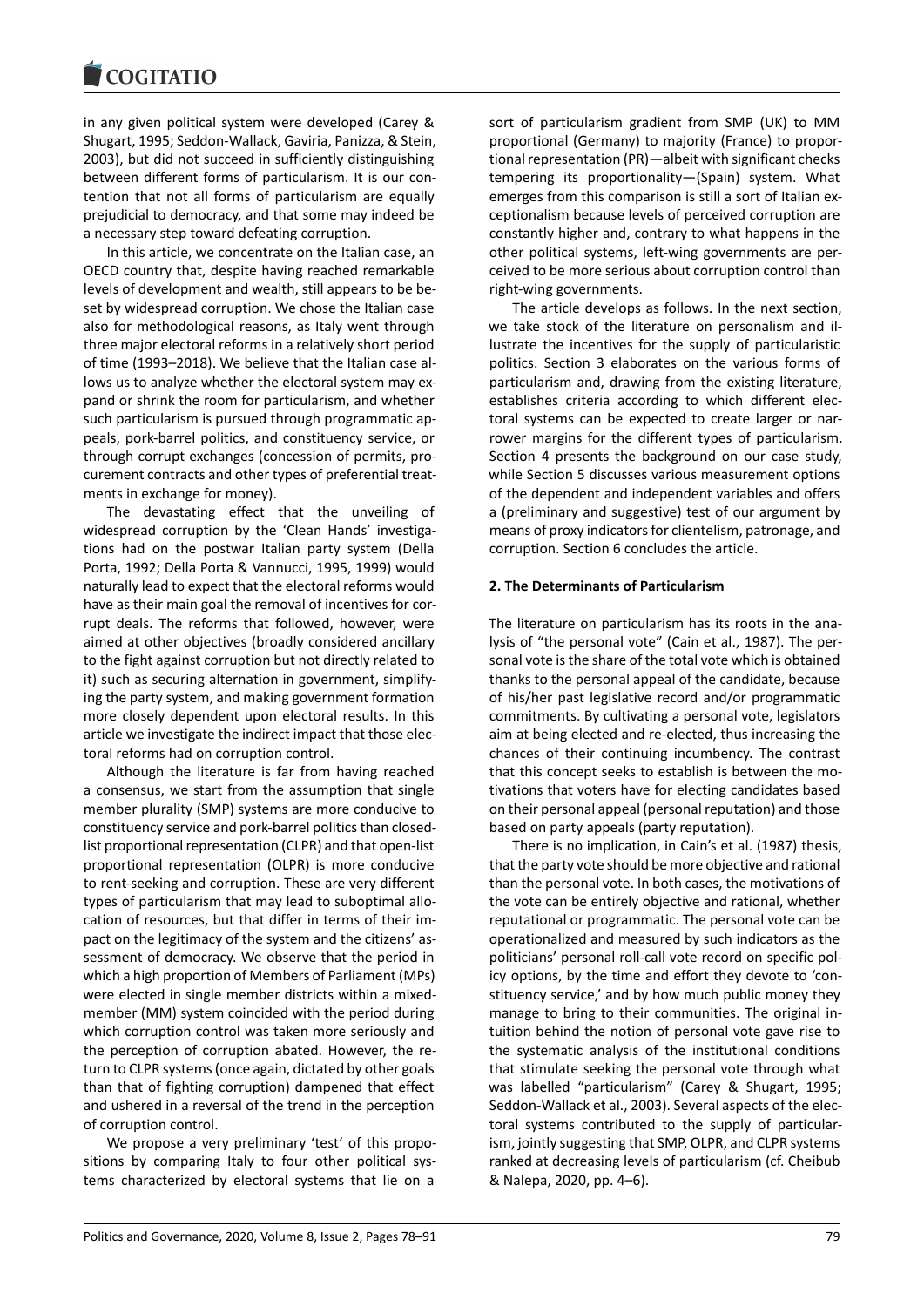#### COQUIATIO

Candidates running in SMP systems would need to pitch their promises and programs to local constituents, regardless of whether they happened to run in safe or contested districts. Under such a system, a broad appeal can be crafted by offering sectional benefits, i.e., benefits that accrue to the prevailing local interests regardless of whether other districts might be more needy or deserving. This electoral system, then, induces MPs to contravene the democratic expectation that legislative output should cater to the broad interests of the entire society, and as such is decried as particularistic.

PR systems in general should exert the opposite effect. Because the number of seats each party garners is determined 'by and large' by the electoral result across the entire national territory, the expectation is that crosssectional special interests will tend to be favored wherever they happen to be located and legislative output will indeed be universalistic. At the level of electoral district, however, the incentives for single candidates change depending on whether the system is closed- or open-list. In CLPR, candidates will want to run on the party platform since the more votes the party gets, the more candidates will be elected starting from those placed higher up on the list. In OLPR, candidates will have an interest in differentiating their electoral appeal as preference votes may secure election for popular candidates placed lower down on the list. In OLPR the incentives to cast a distinctive profile, to cater to locally prevalent categorical interests, or to get the vote by distributing selective benefits to clienteles are strong, so that universalistic public goods will be forsaken in favor of localized public goods, at best, or of private benefits to few, at worst (a more detailed discussion of this literature is presented in Section 3).

The literature that emanated from these seminal works focused on the incentives that electoral systems create for legislators to seek reelection through particularistic appeals, thus concentrates on the supply of particularism. Legislators must find the resources to pitch their personalistic pledges (Gingerich, 2009). As these will probably not come entirely from the party's coffers, because to some extent particularistic politics set individual candidates against party leaders, the quest for the personal vote may induce candidates and particularly incumbents to look for extra resources by asking for campaign contributions in exchange for public contracts ('kickbacks'), favorable legislation ('grease') or by infiltrating the public administration with trusted supporters and, through these, providing jobs and other selective benefits to voters (patronage). If state funds are directly 'skimmed' and end up 'lining individual candidates' pockets,' this is corruption at its ugliest. In this perspective, higher levels of particularism are associated with higher levels of (potential) corruption. This general conclusion, however, must be supplemented with a more fine-grained analysis of which type of particularistic exchanges each system promotes.

Voters are assumed to limit themselves to choosing between different types of particularistic bids, be they programmatic, selective at the level of constituency or sectional group (constituency service/pork-barrel politics), or selective at the level of individual voters (clientelism). They are generally assumed to prefer the provision of public goods according to universalistic criteria, but difficulties in monitoring the behavior of legislators and mounting collective actions in order to dislodge corrupt politicians make them rather passive receivers of the legislators' bids. The emphasis of the literature on particularism, therefore, relies heavily on an analysis of the 'supply side.'

The literature on corruption, on the other hand, tends to focus on the 'demand side,' to the extent that it highlights the monitoring and sanctioning activity of the voters. The starting point is the same—how different electoral systems create incentives for particularistic or corrupt exchanges—but the emphasis is then shifted from the incentives and opportunities for legislators to offer this or that type of particularistic appeal to the voters' (and competing candidates') interest and capacity to expose and sanction corrupt bids. In this literature, too, voters are assumed to prefer the provision of public goods according to universalistic criteria, but they are additionally assumed to actively sanction corrupt bids through their voting choices. In this they are helped by competing candidates interested in dislodging incumbent legislators by exposing their corrupt behavior.

For several reasons, we find this approach insufficient. Persson, Rothstein, and Teorell (2013) argue that, in thoroughly corrupt systems, efforts to fight corruption must be based on a collective action model that emphasizes the incentives that 'legislators' have in refraining from corrupt dealings rather than on a principalagent model that relies on the willingness of 'voters and competitors' to monitor and sanction corrupt behaviors. Without ascribing Italy to the universe of thoroughly corrupt systems, we still think that even in Italy individually rational voters and competitors will be willing to settle for suboptimal but nevertheless selectively rewarding incentives and will adjust their behavior to the mainstream, respectively. In other words, we believe that corruption ultimately can be curbed only through a second-order commitment on the part of legislators who collectively decide to change the systemic incentives in order to discourage corrupt particularistic exchanges for all.

We therefore shift the emphasis back on the legislators who are objectively better placed to overcome collective action problems and carry out such reforms, and we concentrate on Italy's electoral systems as incentivizing different types of particularistic exchanges.

#### **3. Electoral Systems and Incentives for Different Types of Particularistic Exchanges**

The universe of electoral systems is conventionally divided into PR, SMP, and MM systems (Farrell, 2011), but they are often regrouped by the literature according to corruption-relevant features, in particular the relative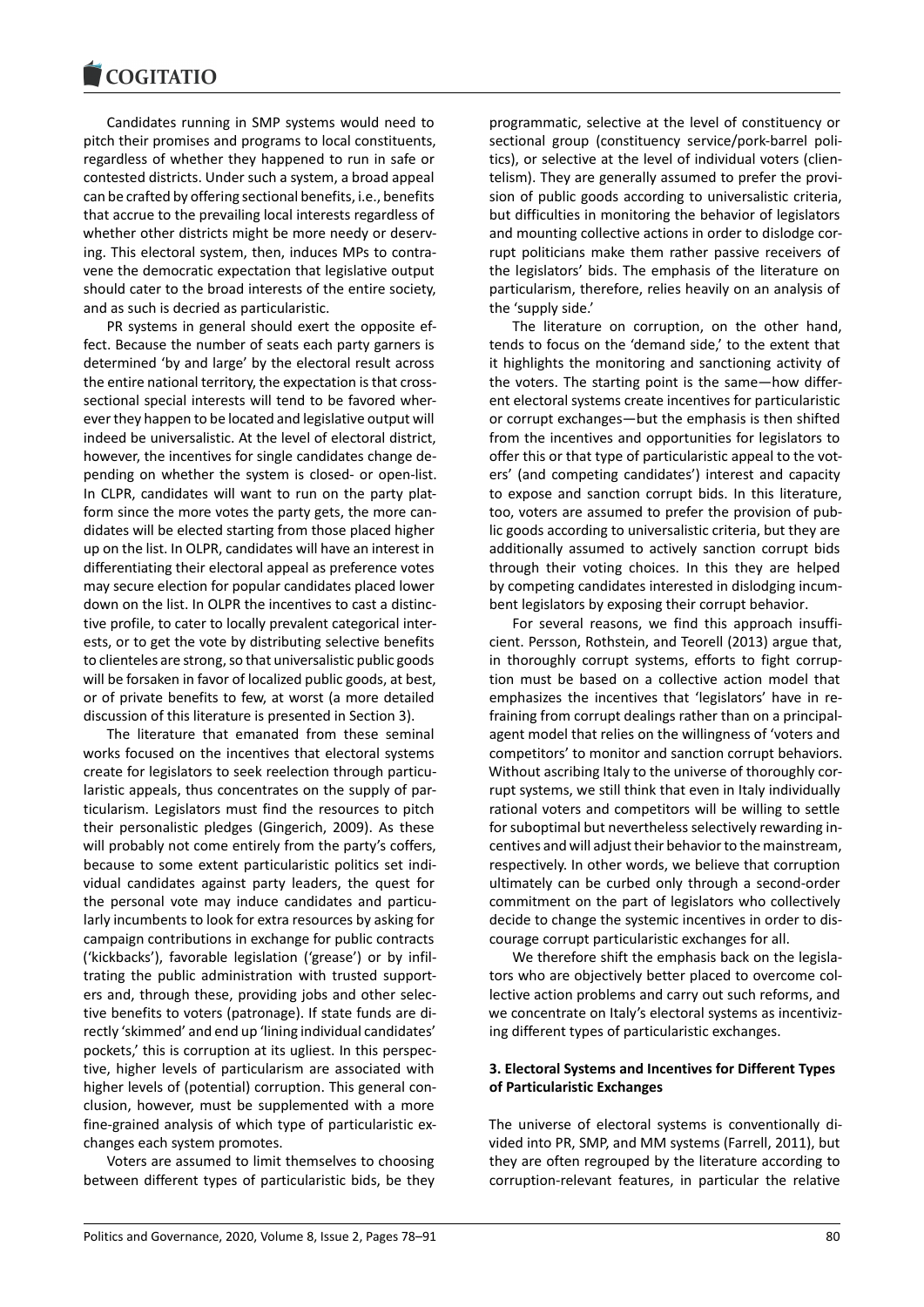bargaining power that they lend party leaders vis-à-vis individual candidates (the supply side) and the incentives that they create for voters and competing candidates to monitor and sanction corrupt behaviors (the demand side). Scholars disagree as to whether SMP or PR systems (and within this universe, OLPR or CLPR systems) grant more power to candidates or party leaders and whether they create stronger or weaker incentives for monitoring and sanctioning corruption on the part of voters and competing candidates. The conventional wisdom after Carey and Shugart (1995) and Seddon-Wallack et al. (2003) is that SMP, OLPR, and CLPR stand in a decreasing order of particularism. A debate immediately followed concentrating on the different types of particularistic bids that these systems incentivized and, therefore, on the consequences in terms of the production of public goods and the control of corruption.

Persson, Tabellini, and Trebbi (2003), focusing on the demand side, argue that SMP systems are more prone to corruption than PR systems because the latter are associated with larger electoral districts, more intense competition, and greater opportunities for monitoring and sanctioning but do not distinguish between the types of particularism incentivized. Golden and Chang (2001) and Pellegata and Memoli (2018) show that in PR systems larger electoral districts make monitoring more difficult, enfeeble accountability and ultimately favor corruption. Ceron and Mainenti (2018) argue that voters are more inclined to forgive corruption charges if they can select the candidates. As this influence may be exerted either through preference voting in OLPR systems or in MM systems, they produce further evidence to support the common claim that OLPR systems are more prone to corruption than CLPR.

District magnitude, a variable that had been found by Carey and Shugart (1995) to exert opposite effects in CLPR and OLPR systems, became the object of a heated debate that introduced other dimensions of electoral competition and prompted a reconsideration of the overall effects of electoral systems on both the supply and the demand of particularism. For example, André, Depauw, and Martin (2015) argued that the candidates' perceived 'vulnerability' is capable of offsetting the disincentive to pay attention to constituents generated by CLPR and of reinforcing the incentive generated by OLPR. They conclude, in line with Carey and Shugart (1995), that "district magnitude has a differential effect dependent on the ballot structure": It decreases constituency effort in CLPR systems and increases it in OLPR systems since in this system candidates are generally speaking more vulnerable (Carey & Shugart, 1995, p. 486). With reference to Italy, Chang and Golden (2007) concurred.

The recent literature, however, questions the expectation that OLPR systems would be more prone to corrupt exchanges than CLPR systems. Kselman (2020) argues that OLPR systems are associated with higher efforts at producing public goods at the district level (what we would call constituency service) than CLPR:

In the current paper, public goods are produced at the level of multimember proportional representation (PR) districts rather than the entire electorate. The 'scope' of public goods thus occupies an intermediate position between highly particularistic 'porkbarrel' policies in single-member district systems, and universalistic policies, which benefit the entire electorate equally. (p. 114)

He thus confirms the stronger effect of OLPR systems on the supply of a kind of constituency-centered particularism that we too differentiate from corruption proper, but which can nonetheless activate corrupt exchanges in an effort to draw resources to the district.

Other recent studies contest the conventional ranking of CLPR and OLPR along a gradient of increasing likelihood to generate corrupt exchanges by introducing other variables such as party leadership countervailing strategies in the compilation of the closed lists (Cheibub & Sin, 2020), their use of preferential voting as sort of primaries for subsequent election rounds (Folke & Rikne, 2020), and their importing in the party platform the messages of the candidates that fared best in previous elections under OLPR systems (Carroll & Nalepa, 2020). These counterstrategies can be subsumed under the observation that party leaders learn from past elections and act strategically to counter personalistic tendencies (Mershon, 2020).

Other studies focus on both supply and demand sides. Kuniková and Rose-Ackerman (2005) discuss both aspects and argue that the relative autonomy of candidates vis-à-vis party leaders shifts the locus of corruption towards the former in SMP systems (and conversely shifts it to party leaders in PR systems), even though the greater ease with which the behavior of individual candidates can be monitored in SMP systems may moderate the effect. Interestingly, they distinguish between "corruption that personally enriches politicians" and "the use of campaign funds by politicians to purchase votes on an individual basis" (Kuniková & Rose-Ackerman, 2005, p. 576). They discuss how accepting kickbacks from a company that promises to build a factory in the constituency should be considered, and observe that it will depend on "the distortions introduced by corruption in pork-barrel projects" (Kuniková & Rose-Ackerman, 2005), but also underscore that the same features that encourage narrow geographic targeting also contain features that tend to dampen corrupt rent-seeking behavior by politicians. We agree that the word 'corruption' should be used to denote only individual rent-seeking and furthermore strongly agree that redirecting corruption from pure rent-seeking to pork-barrel politics or constituency service may be the first step on the path towards emancipation from corruption.

This brief reference to the literature that studies the effect of electoral rules on corruption shows how numerous the institutional variables and how complex their impact on corruption can be, and that the same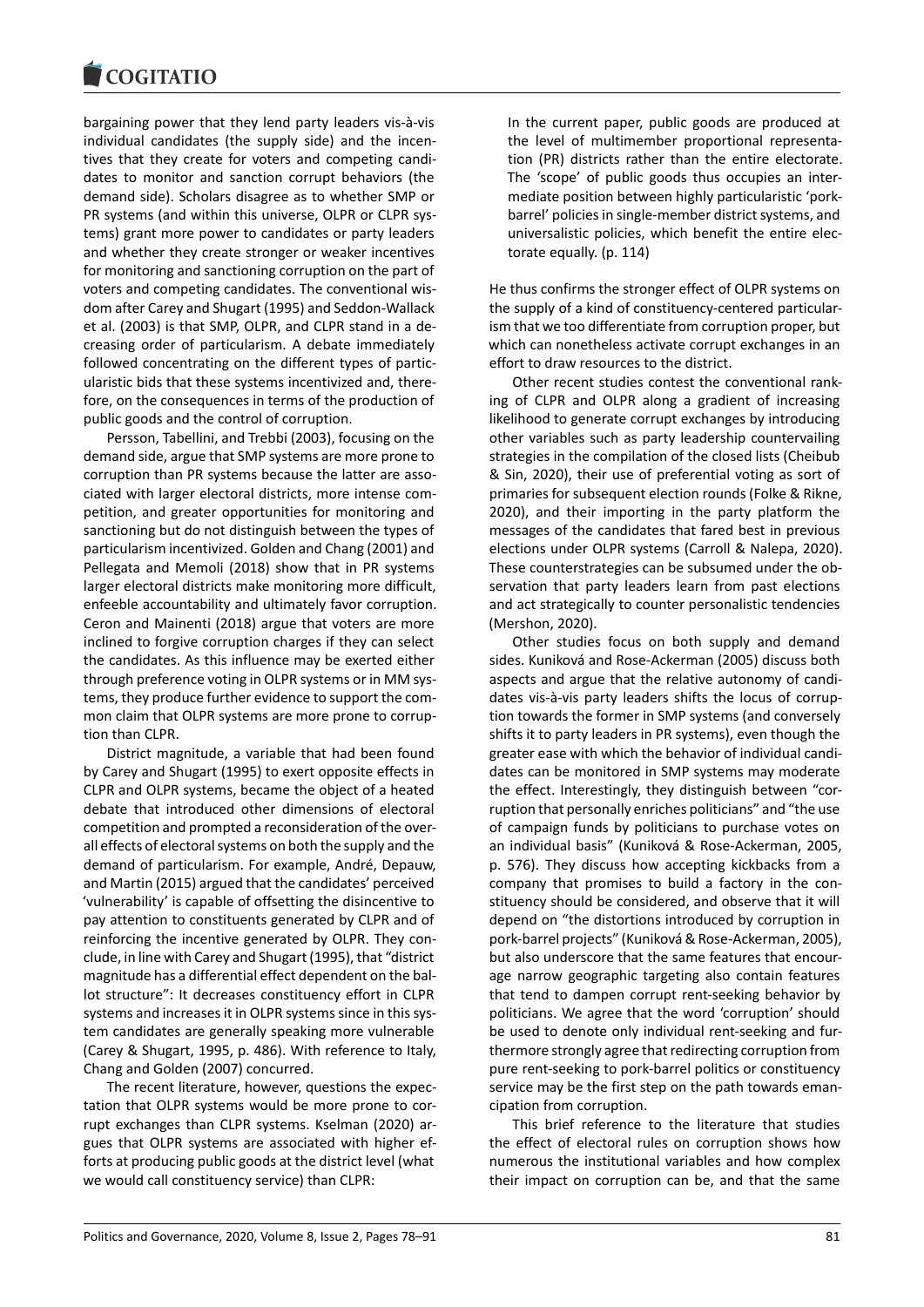variable (e.g., district magnitude, candidate vulnerability) can have opposite effects in different electoral systems. Together, these studies strengthen our resolve to focus on the supply-side of particularism and confirm our initial expectation that OLPR systems tend to make parties captive to particularistic drives and therefore precede both CLPR and SMP in the gradient of increasingly corrupt particularistic exchanges. The ranking based on a simple measurement of particularism (SMP  $>$  OLPR  $>$  CLPR) gets reversed when we focus on the kind of exchanges that get incentivized by these systems: In our case, properly corrupt exchanges  $(OLPR > CLPR > SMP)$ .

### **4. Particularism in Italy during the First and Second Republic**

In this article we concentrate on Italy and focus the analysis on the supply side of corruption. We are aware that incentives for corruption may depend on aspects of the electoral-institutional system that were designed with different objectives in mind. In Italy, concern over corruption, mainly attributed to the illegal extraction of public resources by political parties, competing party factions, and individual candidates, was second in importance only to the more general concern for the instability of governments and the lack of accountability of the political system (Mershon, 2002).

#### *4.1. The First Republic*

The First Republic (1946–1994) is the period investigated in particular by Miriam Golden in her many studies, alone and with colleagues. Golden and her colleagues constructed and experimented with a number of measures of corruption, using both the number of parliamentary authorizations for court cases to be brought against MPs indicted for wrongdoing (Golden & Chang, 2001) and the difference between the earmarked funds for public works and the cumulated value of the works effectively brought to completion (Golden & Picci, 2005, 2008) to pin down the dependent variable. Her findings mainly concern the pivotal party of Christian Democracy (DC), which was in power without interruption between 1948 and 1994 but can be extended to the other governmental parties as well, particularly from the mid-1970s onward. First, political corruption was significantly associated with intra-party competition and, in the early postwar period, substantially unaffected by inter-party competition (Golden & Chang, 2001, pp. 592, 594). Second, the 1974 law on public financing of parties, which "directed funds to party organizations…and left individual candidates on their own to raise the necessary campaign funds" (Golden & Chang, 2001, p. 596), paradoxically created additional incentives to engage in corrupt exchanges. Third, henceforth corruption "contaminated" the smaller coalition partners as well, since they had to be taken into consideration in the division of kickbacks

and spoils in order to keep the lid on the actual system of campaign financing (Golden & Chang, 2001, p. 605). Fourth, interparty competition had a limited impact on corruption until the Italian Communist Party (PCI) won an impressive electoral result at the 1976 national elections (Golden & Chang, 2001, p. 611) and shook the existing system, but also created the premises for a "consociational" division of the spoils.

The rather somber conclusion to which Golden and Chang arrive is that in 1994 the Italian political system was on a path of growing corruption, since politicians not prepared to use such tactics were crowded out by the competition (Golden & Chang, 2001, p. 613). A similar rational-institutionalist approach characterizes the analysis of political patronage in Italy—the distribution of positions in the public administration to friends and followers—and leads to the conclusion that redundant and contradictory legislation was purposely made by Italian politicians so as to be able to then act as "facilitators" with the public administration on behalf of their voters (Di Mascio, 2012; Golden, 2003; Golden & Picci, 2008). Yet, as emerges from Golden and Picci (2015), despite such intense vying for visibility and personalization on the part of candidates, there appeared to be no incumbency premium in pursuing the personal vote through corrupt means. This result is somewhat counterintuitive, and points to party leaderships that, until 1992, managed to control the selection of candidates despite the effort of candidates to curry the personal vote, but it is broadly in line with the evidence discussed by Carroll and Nalepa (2020), Cheibub and Sin (2020), and Folke and Rikne (2020).

Impressive as they are, Golden's findings suffer from two shortcomings. First, her analysis stops at 1994, after which almost everything changed in Italy, from the individual parties to the electoral system, from the rules on party financing to the ease with which MPs could be investigated and indicted. Second, she does not differentiate among different types of particularism but rather considers all particularistic exchanges as 'corrupt.' We, on the contrary, believe that different types of particularism should be assessed differently. In an effort to find ways to fight corruption, it makes a lot of difference whether the personal vote is cultivated by articulating a distinctive programmatic platform, funneling central moneys to the local constituency as a whole through public projects of general utility, or favoring certain local special interests over others. It also makes a lot of difference whether particularism takes the form of fairly harmless constituency service, as in the UK (also see Piattoni, 2007, on different types of Southern Italian clientelism), entrenched pork-barrel politics, or flagrant defiance of laws and regulations.

The present article seeks to make a contribution to this literature by extending the above argumentative line to the post-1994 period, during which Italy experimented with three new electoral systems, and by trying to distinguish between different types of particular-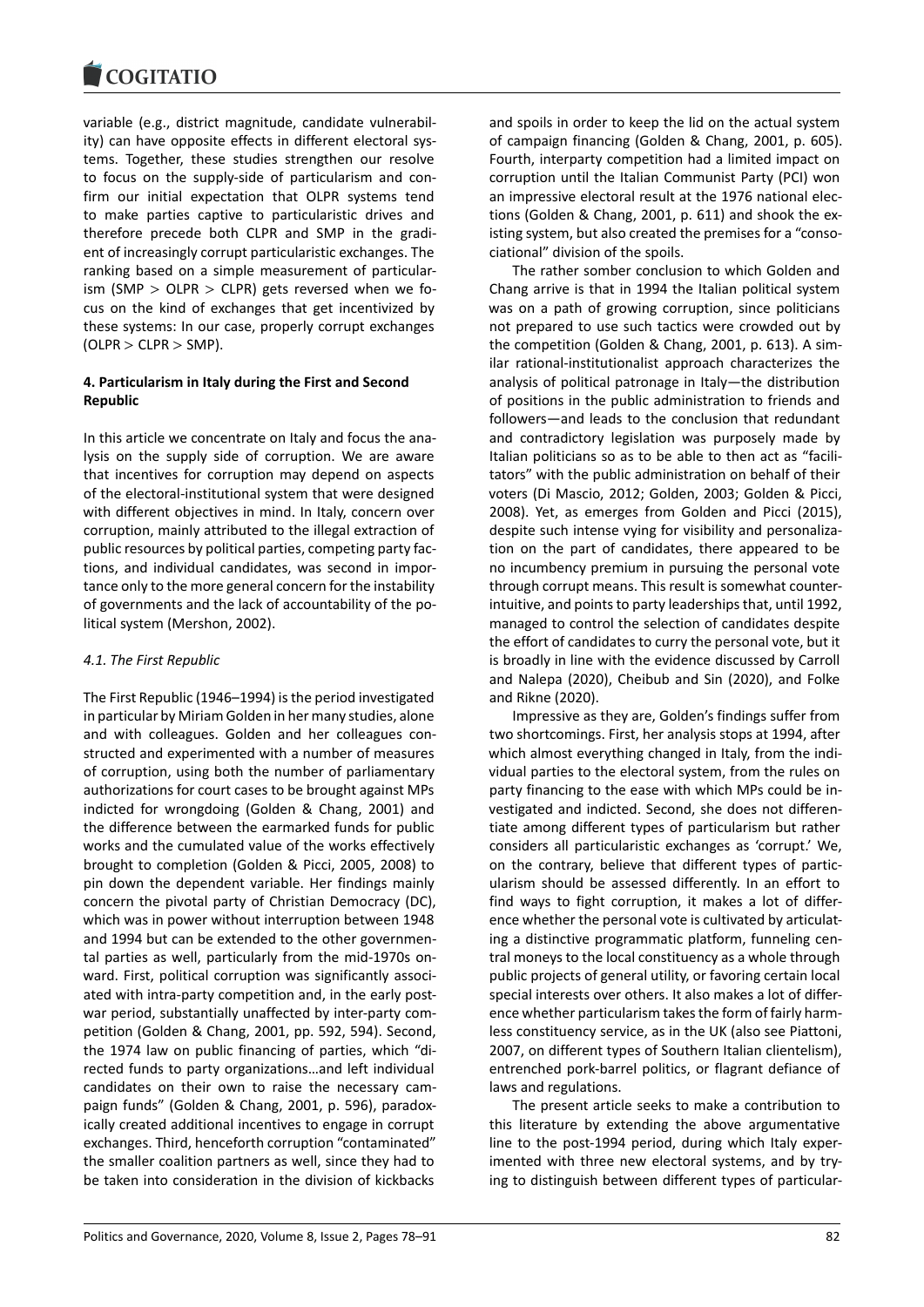ism induced by electoral reforms ostensibly aiming at other goals.

## *4.2. The Second Republic*

Although suspicions that the system had become thoroughly corrupt circulated at least since the end of the 1980s, the pervasiveness of corruption that was unveiled was astounding. Not even relatively new parties (such as the Lega Nord) or parties which had made a battle cry out of the "moral question" (the PCI) were found to be immune from corruption. The end of the 1980s marked a veritable historical watershed, as the dénouement of the Cold War brought to an end not only the division of the world in two blocs but also the flow of party financing from the US (to the DC and the other bourgeois and liberal parties) and the USSR (mostly to the PCI, and originally also the Italian Socialist Party [PSI]). Meanwhile, the electorate had become more fluid and willing to vote for new parties. New issues—regional autonomy, the adoption of the euro, and a nagging sense of slipping behind the rest of 'Europe'—mobilized voters in new ways. This 'perfect storm' further weakened the postwar parties' grip on the electorate and put wind in the sails of a class of magistrates eager to clean up the rotten postwar system. Outraged citizens stopped voting for the traditional parties and turned their support to new ones such as the Lega Nord (an alliance of political movements located mainly in the north of the country seeking to detach themselves from an allegedly vexatious political center) and the Forza Italia party of Silvio Berlusconi. In the 1992 elections the historical postwar parties were weakened and in 1994 they were effectively wiped out.

An impressive series of reforms, some spearheaded by the political elite, other bargained between elites and masses (Renwick, 2011), and some even prompted by judicial activism (Massetti & Farinelli, 2019), have been implemented particularly since the early 1990s. The early postwar reforms had aimed at stabilizing the party system and allowing ample expression of the many conflicting orientations that characterized an extremely polarized electorate. In the circumstances, PR had been the obvious choice but its open-list variant activated clientelistic relations which in turn ignited corrupt exchanges. The need for an electoral system that would guarantee voters' choice while incentivizing a healthier form of particularism—in practice the adoption of a SMP system—was at the center of the 1987 referendum initiative spearheaded by the Radical Party (Baldini, 2011, p. 650). The referendum failed, but the need for a system that would minimize the space for corrupt exchanges remained: "PR had turned from being a cornerstone of the political system to the main target of the reformers' actions" (Baldini, 2011, p. 650). The 1991 referendum organized by DC reformist leader Mario Segni, which registered an impressive participation rate and an unprecedented consensus (95,6%), succeeded in eliminating multiple preferential voting, universally identified as the institutional device for corrupt exchanges. The other objective (reforming the OLPR system into a majority, tworound SMD system similar to the French one), however, failed. Since the late 1980s, most observers concurred that governmental instability and lack of accountability were the gravest evils of the Italian political system, and that corruption was a side-product of that system.

The overarching concern now was to lend executives greater durability, making government formation more immediately dependent on electoral results, and securing alternation in government. An intermediate objective, seen as instrumental for achieving both main goals, was to reduce the number of parties and/or incentivize the formation of pre-electoral "political poles" that would compete as if they were single parties. These goals suggested the adoption of a MM (but mainly SMP) electoral system that would hopefully ease the transition from the fragmented and fractious postwar party system to a simpler and more orderly one. For a long time, the objective was to arrive at a SMD majority system (Bartolini, D'Alimonte, & Chiaramonte, 2002). The pressures that had built up since the late 1980s eventually led to a reform of the "mass-elite interaction" type which, in mature economies, should lead to greater personalization of the vote (Renwick, 2011, p. 463). The Mattarella laws (n. 276 and 277, 4.8.1994) succeeded in changing the electoral system precisely in this direction. The ensuing system was a mixed member system that allocated 75% of parliamentary seats through a SMD system and 25% through a closed-list PR system.

As Baldini (2011, p. 654) affirms, "The 1993 reform was the result of different, and sometimes conflicting, pressures that weak and increasingly delegitimized parties could not ignore." There were two aims to this reform: On the one hand, the incentives for the cultivation of a corrupt personal vote were to be minimized and those for a healthier form of constituency service maximized; on the other, the system was meant to induce parties to announce their programmatic alliances before elections, in view of building stable governmental coalitions that could last the entire legislature. It had been recognized that one of the problems of the postwar Italian political system had been the extreme fickleness of governmental coalitions, which often collapsed simply because some intra-party faction or powerful member had become dissatisfied with the current allocation of governmental and patronage positions. Fewer, stronger parties organizing themselves into two opposed political blocs would yield more stable governments and more coherent fiscal and monetary policies. Unfortunately, the reform achieved the former goal but failed to achieve the latter, which in turn prompted further reforms aimed at simplifying the party system and making competing alliances more credible and durable (the details are in Regalia, 2018, pp. 85–91).

On the basis of the classifications of electoral systems operated by Carey and Shugart (1995) and the ordinal measures of the same proposed by Seddon-Wallack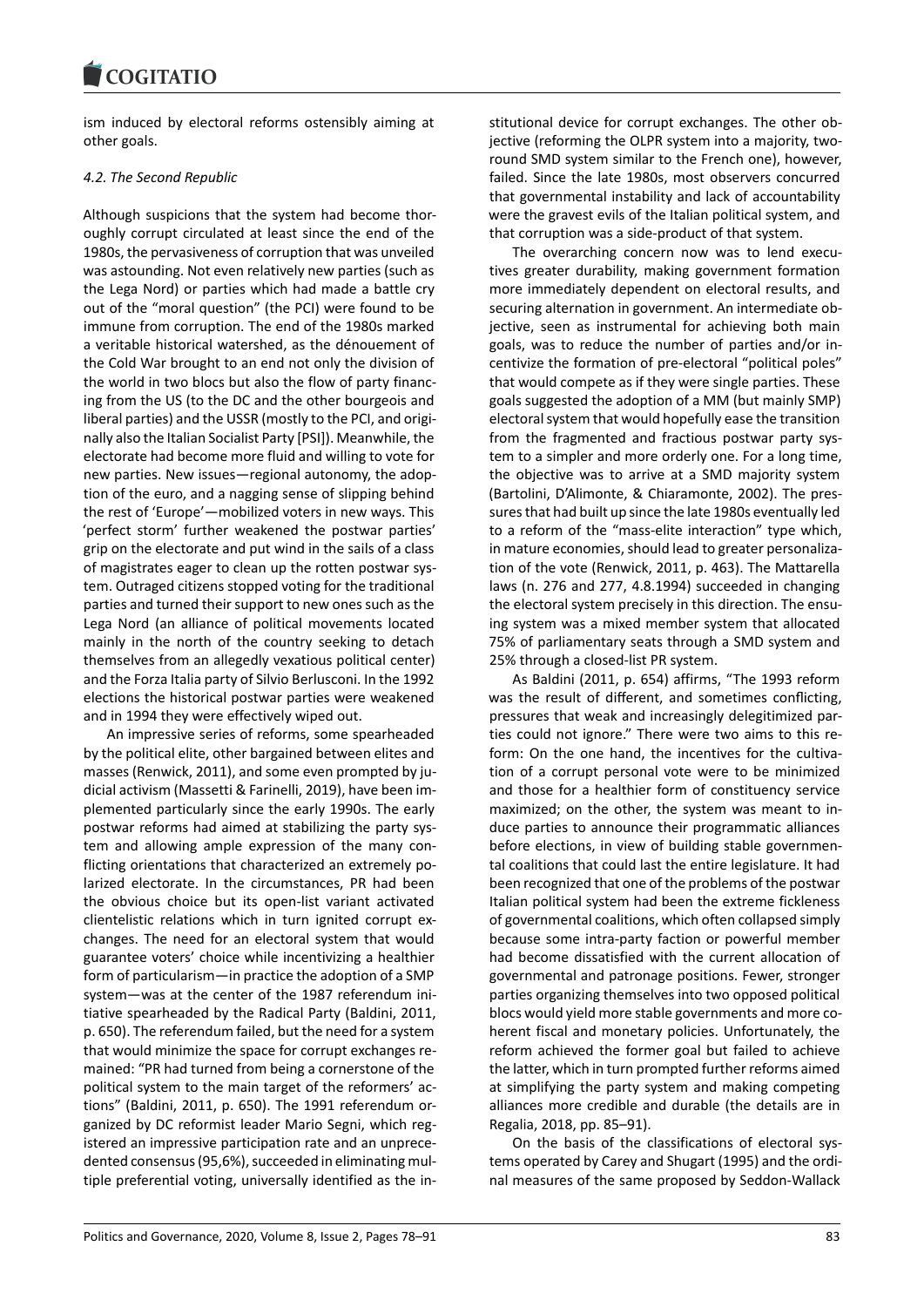et al. (2003), it is theoretically possible to calculate the room for particularism offered by each electoral system. An attempt in this direction was made by Piattoni and Mainenti (2007) after the Mattarella electoral reform, and further conjectures were formulated by Piattoni (2018) with regard to the two following reforms in 2005 and 2017. However, solid quantitative tests have not been carried out for want of reliable measurements of the dependent variable and for the difficulty of considering all the institutional and procedural details that affect the type of inter- and intra-party competition that these electoral reforms have triggered. So, while it is possible to hypothesize that the Mattarella law of 1993 increased the incentives for constituency service and reduced those for clientelist or corrupt forms of particularism, this cannot easily be proven. While the allocation of most parliamentary seats by SMP (and the concomitant liquidation of a large part of the old political class) opened up many seats to candidates from new parties and to distinguished personalities previously uninvolved in politics, in subsequent elections parties found ways of 'reproportionalizing' some of these seats, thus claiming control over their allocation (D'Alimonte & Chiaramonte, 2010). This electoral law yielded a bipolar political system, one of the objectives of the reform, but also extremely fragmented center-right and center–left coalitions, which remained hostage to the blackmail of even the smallest of their constituent parties (Regalia, 2018).

Given the continued instability of governmental coalitions even within a bipolar system, in 2005 the electoral law changed once again, and the system was substantially reproportionalized. The Calderoli law (n. 270, 21.12.2005) replaced the Mattarella mixed electoral system with a CLPR system and introduced a majority bonus for the party or coalition that obtained the largest number of votes in the lower or upper chamber. The new system was essentially proportional, but introduced some correctives—long closed lists in order to help keep party discipline, various types of thresholds for seat allocation for parties running together or running separately, thus favoring pre-electoral coalitions, the possibility for popular party leaders to run in several districts and later choose which seat to represent, thus gaining the relinquished seat(s) for the following candidate on their list aimed at helping the formation and duration of governments and of limiting the personal vote and favoring party discipline. The Constitutional Court subsequently declared the Calderoli law unconstitutional, citing the excessive length of the lists and size of the majority bonus, which prompted a further reform of the electoral law.

Three elections were held under the Calderoli system (2006, 2008, and 2013) which however yielded different results as a consequence of the changing strategies of party leaders. D'Alimonte and Chiaramonte (2010) specifically discuss the different strategies pursued during the 2006 and 2008 elections. During the first, the main left and right coalition parties tried to mop up all possible votes from all smaller parties which could be

attracted to their side and thus put together very fragmented and fractious large coalitions which quickly dissolved under the pressure of excessive intra-coalitional requests. During the second election, both leading parties managed to form much tighter coalitions, thus decreasing the blackmail potential of the smaller parties, which for the most part could hope to win only a handful of seats. Inter- and intra-party competition in the two election rounds, therefore, differed not because the electoral system had changed, but because the party strategies had. These differences are hard to model, and it would consequently be difficult to formulate hypotheses on the incentives that this electoral system produced in terms of particularistic exchanges. For this reason, in what follows, we limit ourselves to testing the general trend of corruption control under the two electoral systems, Mattarella and Calderoli, between 1996 and 2016. The third reform, known as the Rosato law, is too recent and has so far been used only in the 2018 elections (law n. 165, 3.11.2017).

#### **5. Evidence**

Measuring corruption is hard, and the difficulties in capturing the phenomenon with quantitative data are wellknown to the scholarly literature, as discussed above. The problems inherent in the measurement of any criminal/sanctionable activity, especially those committed by social and political elites, are compounded by debates on the nature and scope of the concept, as well as by cultural differences across countries and time periods. Various strategies of operationalization have been followed by scholars in the field, with varying degrees of success. Most large-N studies covering significant time spans in a multi-country framework have adopted a reputational approach, enquiring after the perception of corruption in a given country at a given time. The public whose views form the basis of the indicator may vary, from political science experts to ordinary citizens to market participants, domestic or foreign. Despite the significant drawbacks of this strategy, the chief among which being cultural bias and path-dependency, it remains the soundest and most parsimonious for comparative purposes, and as such has been adopted herein.

In order to shed light on the Italian case, we have made recourse to three composite measurements of corruption, produced by three entities: the World Bank's Worldwide Governance Indicator Control of Corruption (WB; World Bank, 2018), Democracy Barometer's Absence of Corruption (DB; Merkel et al., 2018), and International IDEA's Global State of Democracy Absence of Corruption (ID; International IDEA, 2019). Each of these indexes, in turn, is an aggregate of various different sub-measurements, with distinctive provenances and nuances. Although the definitions vary somewhat, as do the scales (−2.5 to 2.5 for WB, 0 to 100 for DB, 0 to 1 for ID), we consider them as broadly comparable measurements of the perceived level of corruption, with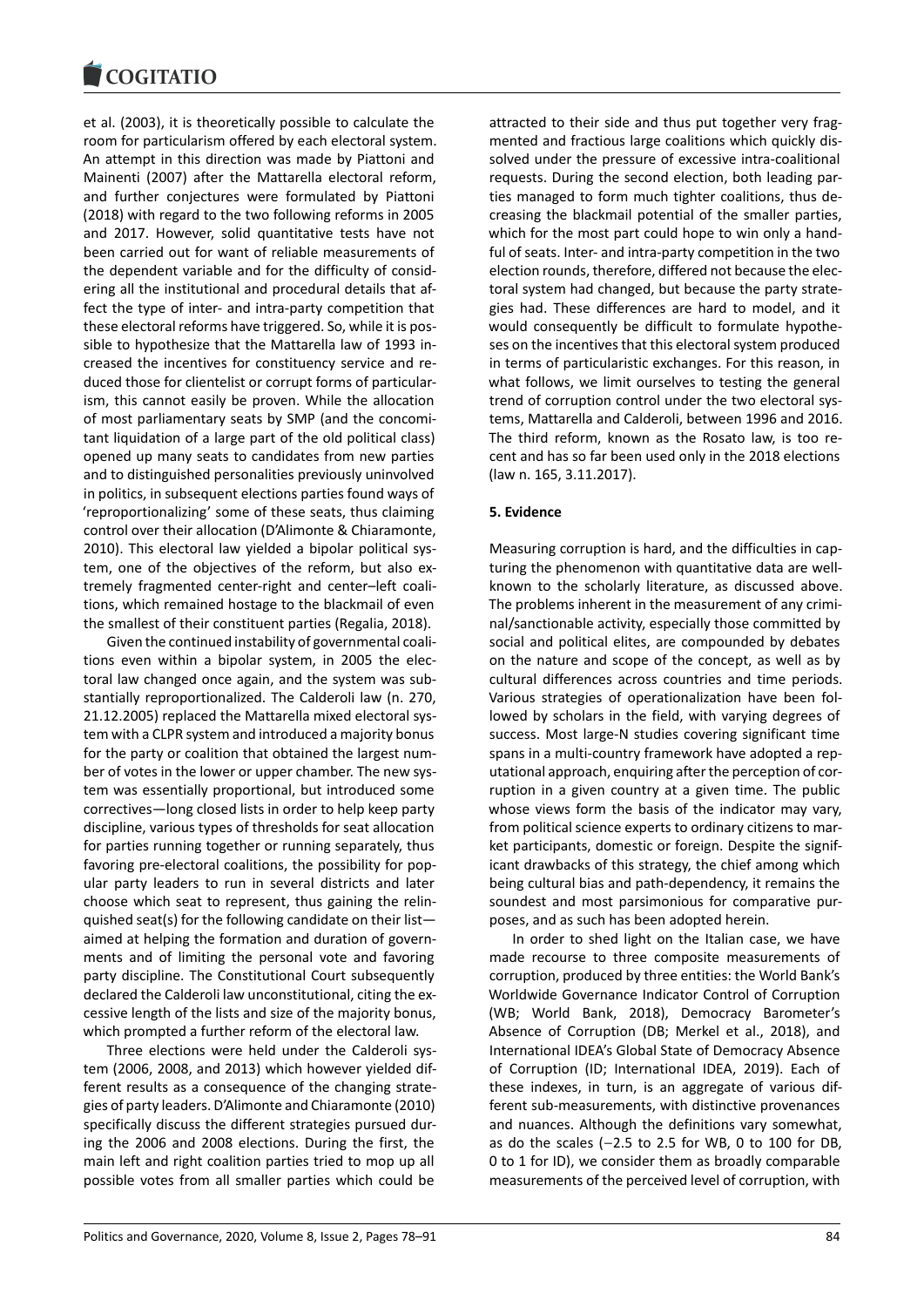a higher score corresponding in all cases to a more 'virtuous' situation. All three datasets' historical series begin in the 1990s. The consequent limitations of the data, in order to ensure comparability, oblige us to curtail the scope of our analysis to the two decades 1996–2016: Hence, we are able to measure the (perceived) level of corruption in Italy during the 13th through (part of) the 17th legislature, the first two of which (1996–2006) were selected with the mainly-majoritarian Mattarella electoral law, and the rest with the mainly-PR Calderoli law.

When we consider the data from these indicators, the first macro finding is a trend: The perception of how corrupt Italy is deteriorated significantly from the late 1990s to 2016, across indicators (Figures 1 and 2). As our explanatory variable is ordinal (the shift from an electoral system hypothesized to induce less pathological particularism to one believed to foster more), the appropriate statistical treatment is an analysis of variance, with dummy variables introduced to represent the different electoral systems; furthermore, as the choice is binary (Mattarella electoral law vs. Calderoli electoral law), the analysis simplifies to a one-tailed t-test of the difference in means between the value of the corruption indicator in 1996–2005 and in 2006–2016. The difference has the correct sign, and the test is statistically significant well below the 0.01 level for both the WB and DB indicators (see replication materials), hence consistently with our hypothesis about the incentives of the two electoral regimes.

Given the large number of plausible confounders, and the small N of the country–year observations for our indicators, the strategy pursued for checking the robustness of our results relied on the multi-country nature of all the data-collection projects from which our indicators were drawn. Specifically, this fact allowed us to place Italian corruption perception in context by comparing it with other European cases. Data for four representative Western European countries from these same databases are presented: Spain, France, Germany, and the UK are often employed comparatively, as they have somewhat similar population and GDP size, as well as being (at the time) fellow EU members, but their political cultures and institutions are distinctive. In particular, their electoral systems fall on various points of the 'continuum of particularism' described above (mainly PR systems for Spain and Germany, more majoritarian ones for France and the UK). Crucially, however, none of these democracies experimented with changes in their electoral laws in the period 1996–2016.

When one considers either the four-country average or the single paths, it is apparent that Italy is an outlier with regard both to the rate of decline in corruption control over the period and to the very low starting level. If the latter may be imputed to secular factors related to po-



World Bank Worldwide Governance Indicators: Control of Corruption

**Figure 1.** WB indicator.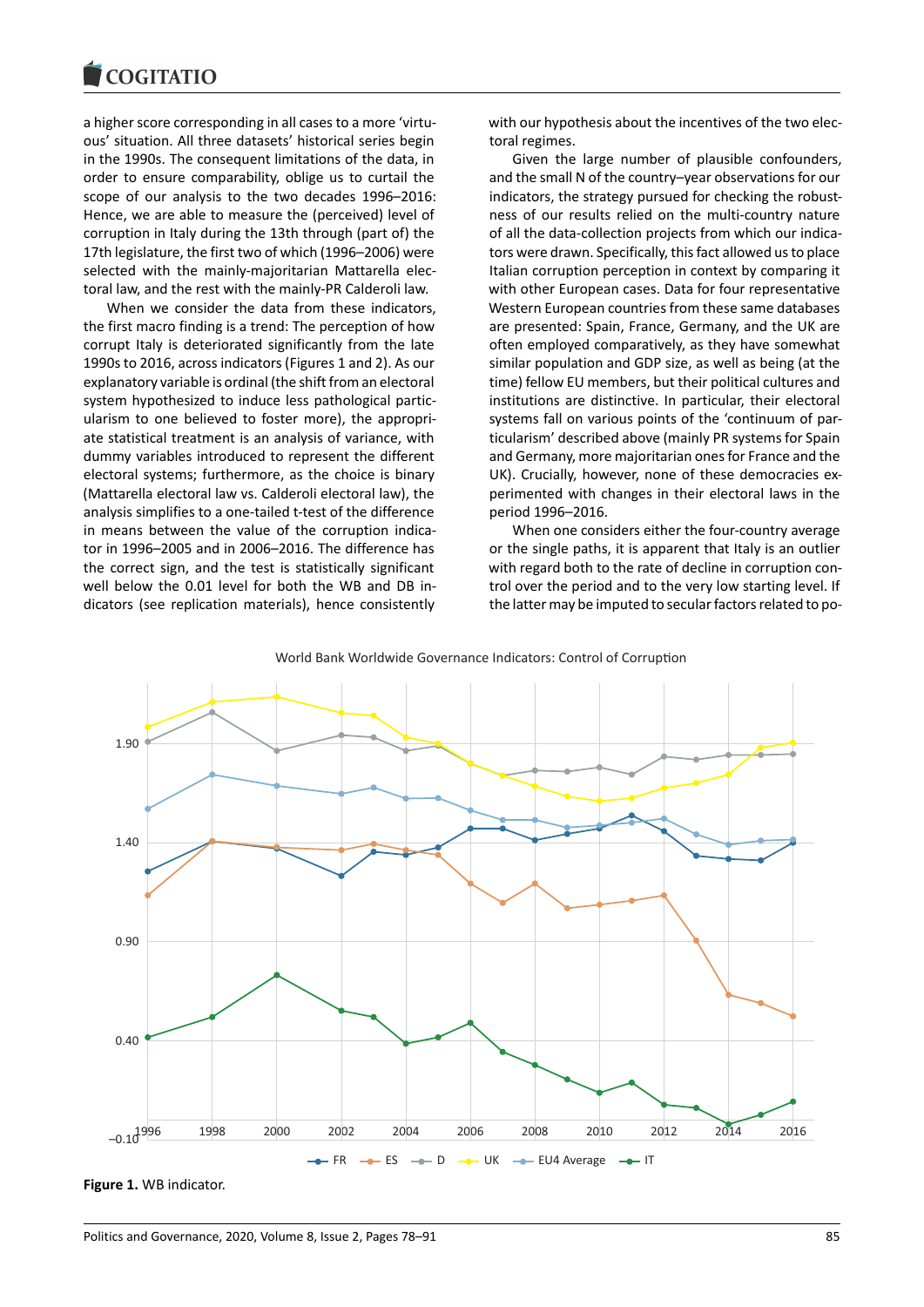#### Democracy Barometer: Absence of corruption



**Figure 2.** DB indicator.

litical culture and societal trust, the former remains puzzling. What can be concluded is that electoral systems do not dictate absolute levels of corruption perception across countries per se but changing electoral systems may set in motion certain reputational changes.

The third indicator we consider presents a somewhat different story. The variation over the period is much more nuanced (Figure 3), and the difference in means between the two periods falls within the margin of error. A potential explanation for this different finding is that the ID indicator is significantly weighted toward expert scholarly opinion rather than policymakers/market participants. The disaggregated distribution of sub-indicators (Figure 4) that make up the ID indicator is instructive: The first four—respectively labeled "Public sector corrupt exchanges," "Public sector theft," "Executive embezzlement and theft," "Executive bribery and corrupt exchanges," (Tufis, 2019, pp. 121–126)—are all stationary or oscillate around a mean: An indication, perhaps, of stable perceptions of governmental behavior, or the personal reputation of leading politicians alternating in power. It is interesting to note that Public Sector Theft, which could be taken as a proxy for patronage, remains constant during the period of observation, indicating Italy's long-term failure at building a bureaucracy "entrenched behind a statute of bureaucratic autonomy" (Shefter, 1994). On the contrary, the indicators of "political" corruption display more variation and appear to be more sensitive to changes in institutional factors. The only indicator with a secular negative trend is the fifth one ("Corruption"), which claims to capture the perceptions of the business community whose sentiment turned negative again once the hope for a thorough cleansing on the system were dashed in the early 2000s (see Tufis, 2019, p. 127). In any case, when compared with the other big-four West European democracies the fluctuations in the Italian indicator are more pronounced (and the baseline lower), and when considering only the fifth sub-indicator, no country displays the pattern of long-term decline witnessed in Italy (Figure 5).

Speaking of fluctuations and reputation, it is reasonable to consider whether there is any relationship between the country's reputation for corruption and the (partisan) identity of the occupants of executive office. In reputational studies of corruption, it makes sense to watch out for fixed effects, and the indicators adopted allow us to study these variations across countries. Table 1 summarizes the findings. The two decades 1996–2016 are divided into periods on the basis of the party holding a parliamentary majority. Hence, different administrations may be lumped together if their ideological orientation did not change (e.g., the Chirac and Sarkozy presidencies) or, vice versa, broken up (e.g., the Merkel chancellorship in 2005–2009, 2009–2013, and thereafter).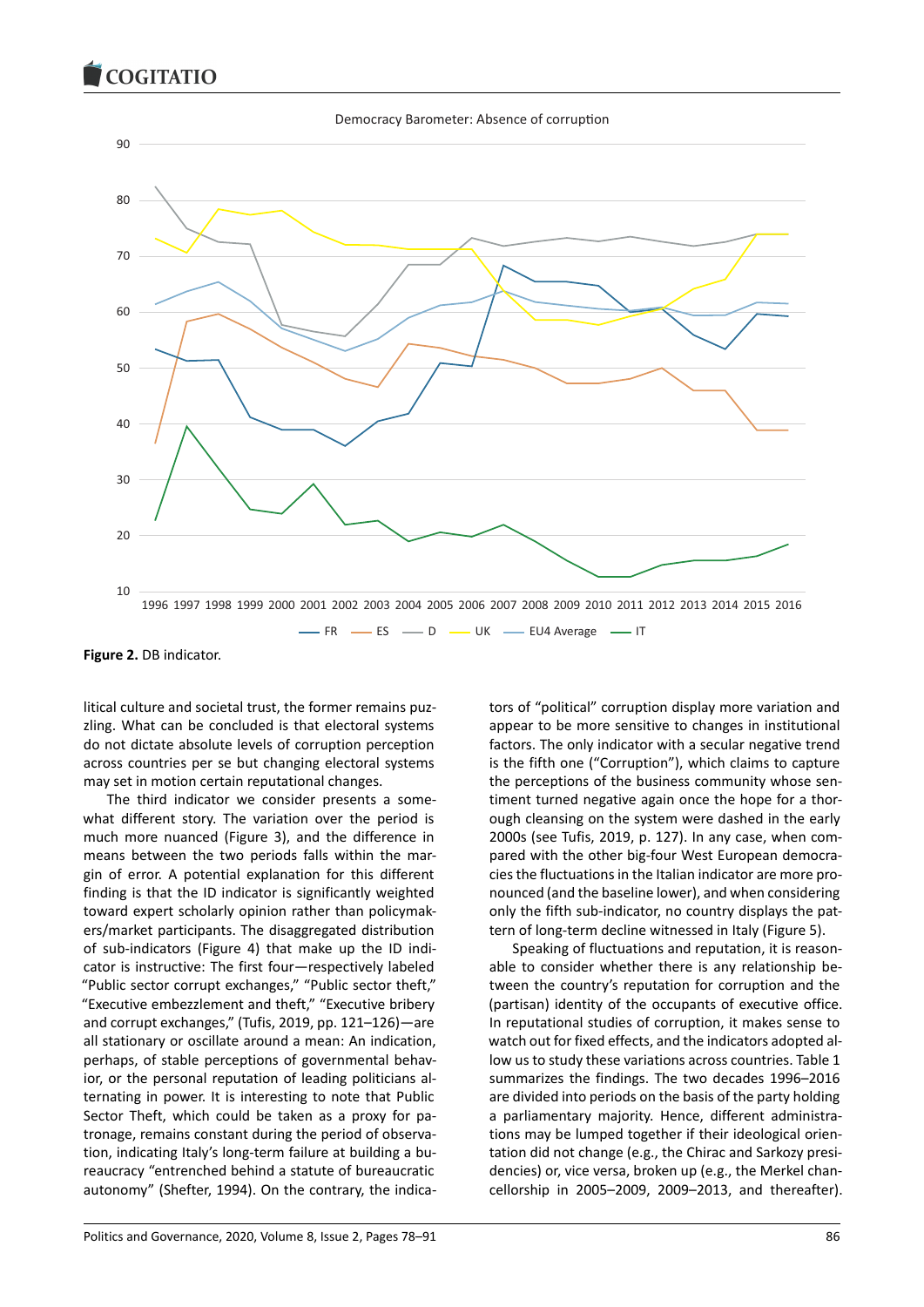

**Figure 4.** ID sub-indicators.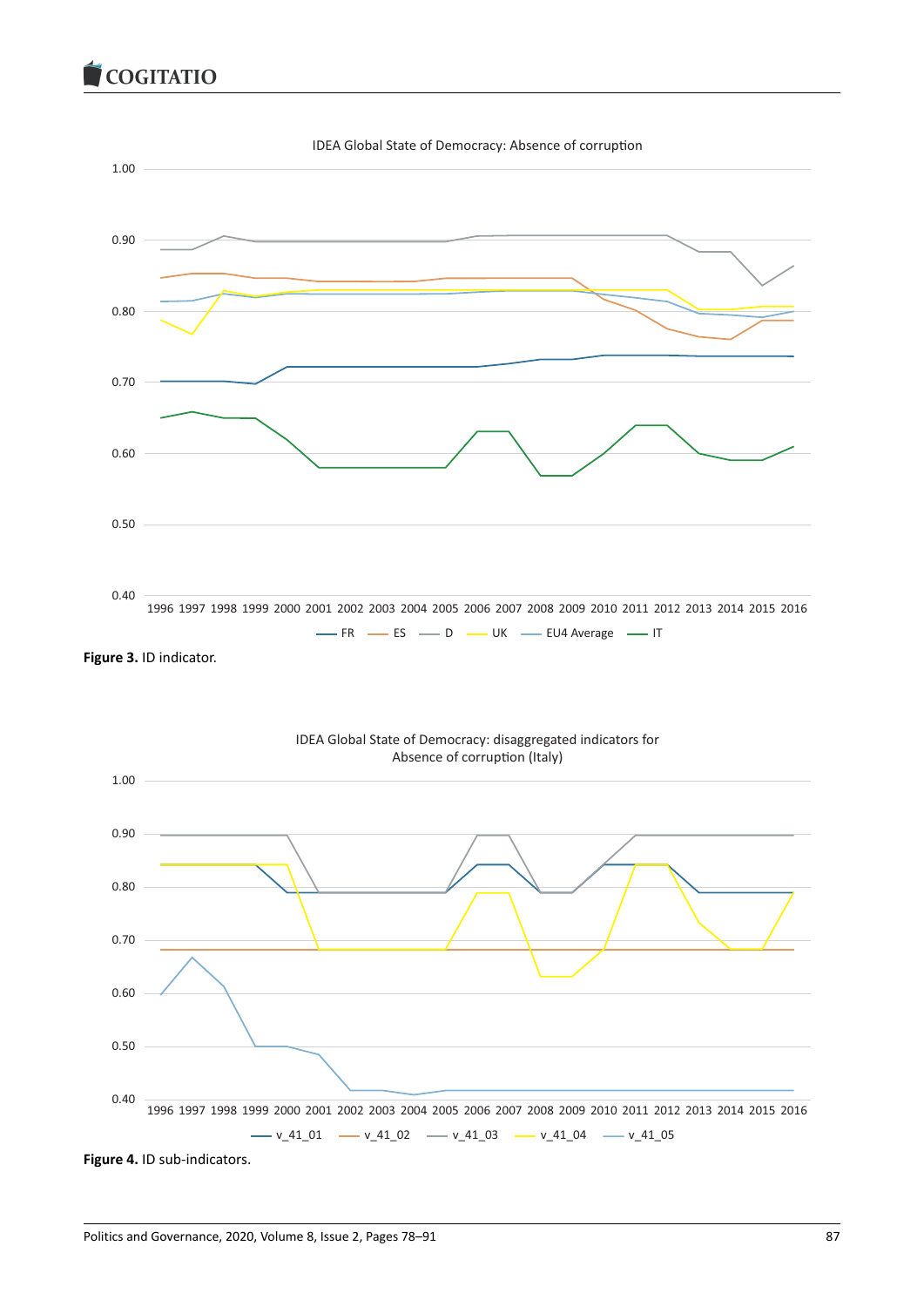

**Figure 5.** ID 5th sub-indicator ("Corruption"), by country.

| Government (by party parliamentary majority) | Length (years) | Ideological slant | $\triangle$ WB |
|----------------------------------------------|----------------|-------------------|----------------|
| UK-Major                                     | $+1$           | Right             | 0.065          |
| UK-Blair, Brown                              | 13             | Left              | $-0.445$       |
| UK-Cameron/LD                                | 5              | COAL              | 0.28           |
| UK-Cameron                                   | $1 +$          | Right             | 0.02           |
| Germany-Kohl                                 | $+2$           | Right             | 0.14           |
| Germany-Schroeder                            | 7              | Left              | $-0.16$        |
| Germany-Merkel/SPD                           | 4              | COAL              | $-0.13$        |
| Germany-Merkel                               | 4              | Right             | 0.05           |
| Germany-Merkel/SPD <sup>2</sup>              | $3+$           | COAL              | 0.03           |
| E-Aznar                                      | 8              | Right             | 0.23           |
| E-Zapatero                                   | 7              | Left              | $-0.26$        |
| E-Rajoy                                      | $5+$           | Right             | $-0.58$        |
| France-Chirac                                | $+1$           | Right             | 0.07           |
| France-Chirac/PS                             | 5              | COAL              | $-0.09$        |
| France-Chirac <sup>2</sup> , Sarkozy         | 10             | Right             | 0.23           |
| France-Hollande                              | $4+$           | Left              | $-0.06$        |
| Italy-Prodi, D'Alema, Amato                  | 5              | Left              | 0.23           |
| Italy-Berlusconi                             | 5              | Right             | $-0.16$        |
| Italy-Prodi <sup>2</sup>                     | 2              | Left              | $-0.21$        |
| Italy-Berlusconi <sup>2</sup>                | 3              | Right             | $-0.09$        |
| I-Monti                                      | 2              | COAL              | $-0.13$        |
| I-Letta, Renzi                               | $3 +$          | Left              | 0.03           |

|  |  |  |  | Table 1. Governments by parliamentary majority (1996–2016) in selected European countries. |  |
|--|--|--|--|--------------------------------------------------------------------------------------------|--|
|--|--|--|--|--------------------------------------------------------------------------------------------|--|

Notes: <sup>+</sup> indicates that the executive continued before or after the span of the dataset. 'COAL' indicates a government whose ideological balance straddles the right–left divide, as traditionally instantiated in the specific country. ΔWB is change in WB corruption indicator between the first and last year of the executive. For 1997, 1999, and 2001 values (not present in the WB database) the average of the year immediately preceding and immediately following were used.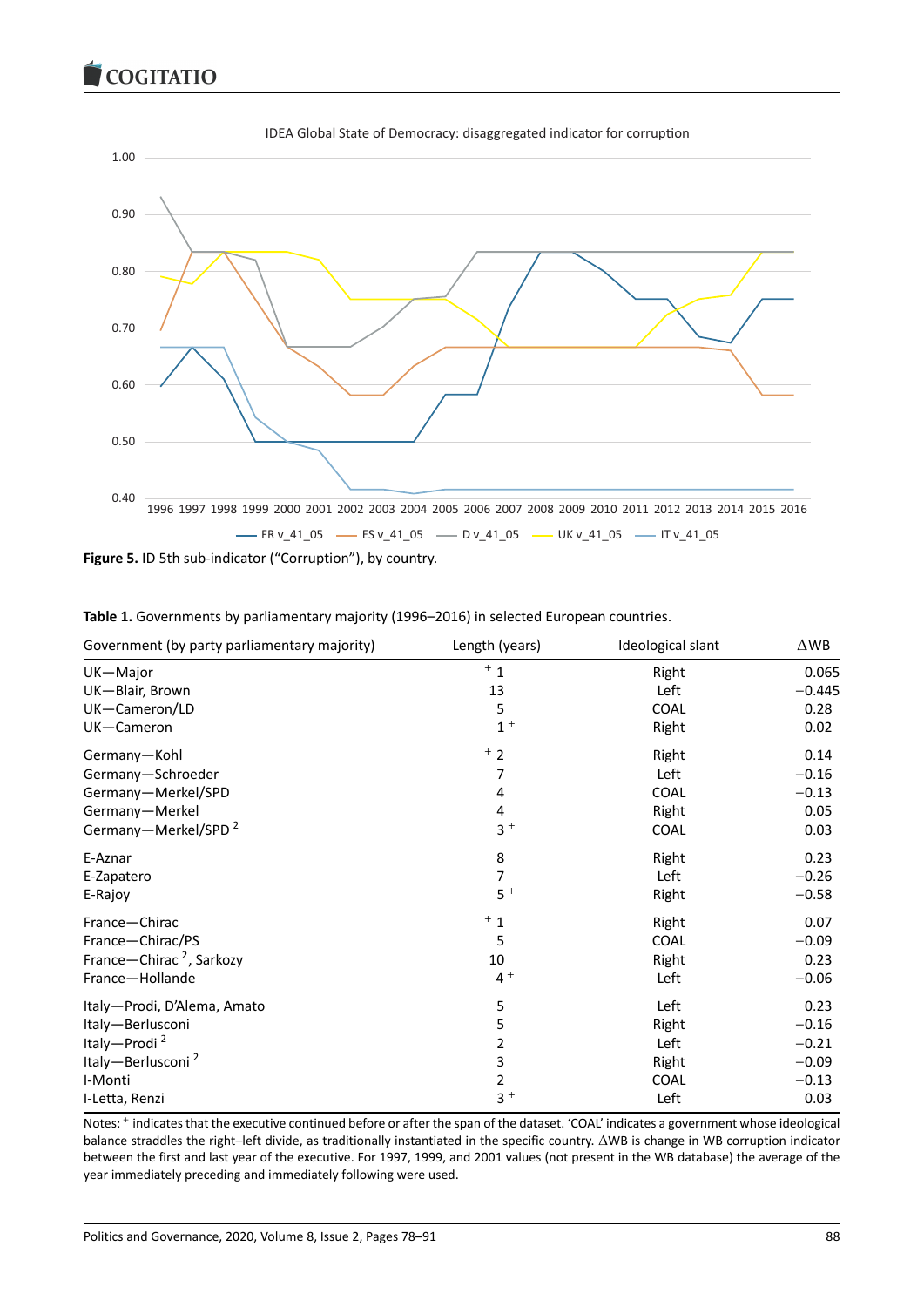The WB indicator is presented here (the others are displayed in the replication material).

One factor is immediately apparent: While many traditional explanations of corruption in Italy during the First Republic focused on the lack of any real alternation of political personnel in power, this cannot be the reason for Italy's continued struggles with corruption since the 1990s, for there was greater alternation in government in Italy than in any other country in our sample.

A few other considerations are in order. The three indicators do not yield a unanimous position as to the relation between length of government and effects on corruption. While WB data indicates a strong negative correlation between length of government and performance on corruption control, DB data presents a comparable positive correlation, and ID data a weaker version of the same. The WB and DB indicators concur, however, in picking up an ideological difference in the effect on perceived corruption: In the four European countries considered, right-wing governments tend to leave office with their country perceived as less corrupt than when they took office, while the opposite is true of left-wing governments. Coalitions straddling the left-right divide are seen as intermediate by WB, as vastly better than either right or left by DB. In Italy, however, the result is precisely the opposite: Both WB and DB spot a significantly better performance for left-wing rather than rightwing governments.

While this finding may be driven by idiosyncratic facts, such as the international reputation of Silvio Berlusconi (Fabbrini, 2013), it is possible to hypothesize an indirect effect through the electoral system, at least inasmuch as left-wing governments were widely expected to prove internationally responsible (hence also in fighting corruption) but the change in the electoral system in 2005 made it much more difficult for them to retain power, by weakening the ties of responsibility between popular electoral choice and government composition.

#### **6. Conclusions**

In this article, following an institutionalist perspective, we have argued for an effect of a shift in electoral regimes on the overall supply of particularism, hence on corruption levels as a whole. Moreover, we have tried to highlight how different electoral systems incentivize different types of particularism and argued that some can be used as intermediate steps on a path towards corruption control. These achievements are, however, dependent on whether they activate other political dynamics which then prompt reversed reforms.

Our empirical evidence can be interpreted as a first, tentative step in the direction of corroborating our theoretical hypothesis, by showing how perceived corruption declined somewhat after the majoritarian reform of 1993 and soared again in Italy after the reproportionalization of 2005; corruption control indices show a similar

picture, with an improvement between 1996 and 2006 and a subsequent decline thereafter. Our preliminary conclusion is that, although the 1993 reform had ignited a positive trend towards healthier types of particularistic exchanges that promised to wean Italy out of political corruption, its side-effects in terms of increased fragmentation of the party system and increased instability of governmental coalitions prompted "counter-reforms" aimed at addressing these problems but which however rekindled the more systemic aspects of corruption (statecentered patronage; Di Mascio, 2014). More specific indicators suggest that a more comprehensive defense of our thesis must be left to future research and will have to rely on alternative strategies of data collection on the dependent variable, moving past the perception paradigm. We also argued that different electoral systems incentivize different types of particularism.

Our conjecture—that a SMP system might transform systemic corruption, performed by both parties and individual legislators under the OLPR system of the First Republic, into a 'healthier' system in which at least the interests of local constituencies are addressed—was partially borne out by our empirical analysis. We understand that this would be but a modest improvement and would not amount to the eradication of particularism. We realistically think that all representative systems encourage a mix of particularistic and universalistic appeals that can however strike healthier or more pathological balances. Our recommendation would therefore be to revise once again the Italian electoral law in view of creating a stronger linkage between individual candidates and their electoral districts without however enfeebling party discipline too much. We understand that this would probably be the outcome of a long transition in which institutional provisions would induce corresponding cultural shifts.

Our evidence also highlighted two other interesting and counterintuitive facts. The first is how much of an outlier the Italian case is in comparative perspective, both in terms of trend and of baseline: such a result calls for renewed attention to the case in a spirit of methodological pluralism, as it may well be that both long-term political culture dynamics and shorter-term incentive variations are at play. The second surprising finding has to do with the partisan reputations for corruption in Italy, compared to other European countries. How such a finding extends to present conditions, following the revolution in the political system wrought by the rise of the Five-Star Movement and the re-branding of the League as a populist radical-right party, may provide an interesting puzzle for future research.

#### **Acknowledgments**

We would like to express our sincere gratitude for the rigorous comments of the two anonymous reviewers and the many suggestions of the editor of the thematic issue.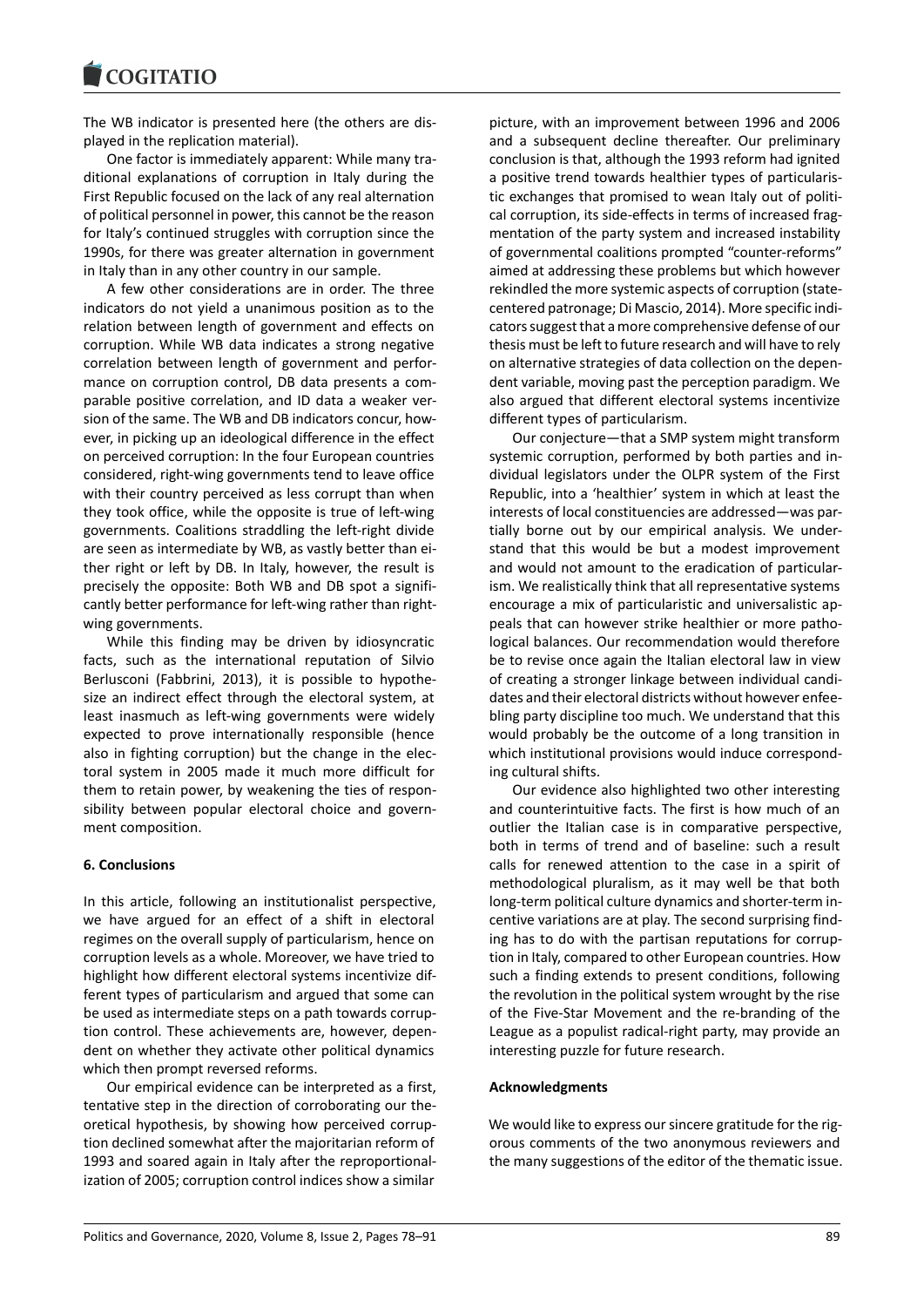## **Conflict of Interests**

The authors declare no conflict of interests.

### **Supplementary Material**

Supplementary material for this article is available online in the format provided by the author (unedited).

#### **References**

- André, A., Depauw, S., & Martin, S. (2015). Electoral systems and legislators' constituency effort: The mediating effect of electoral vulnerability. *Comparative Political Studies*, *48*(4), 464–496.
- Baldini, G. (2011). The different trajectories of Italian electoral reforms. *West European Politics*, *34*(3), 634–663.
- Bartolini, S., D'Alimonte, R., & Chiaramonte, A. (2002). *Maggioritario finalmente? La transizione elettorale 1994–2002* [Majority, at last? The electoral transition of 1994–2002]. Bologna: Il Mulino.
- Budge, I., & Laver, M. (1986). Office seeking and policy pursuit in coalition theory. *Legislative Studies Quarterly*, *11*(4), 485–506.
- Cain, B., Ferejohn, J., & Fiorina, M. (1987). *The personal vote: Constituency service and electoral independence*. Cambridge, MA: Harvard University Press.
- Carey, J. M., & Shugart, M. S. (1995). Incentives to cultivate the personal vote: A rank ordering of electoral formulas. *Electoral Studies*, *14*(4), 417–439.
- Carroll, R., & Nalepa, M. (2020). The personal vote and party cohesion: Modeling the effects of electoral rules on intraparty politics. *Journal of Theoretical Politics*, *32*(1), 36–69.
- Ceron, A., & Mainenti, M. (2018). When rotten apples spoil the ballot: The conditional effect of corruption charges on parties' vote shares. *International Political Science Review*, *39*(2), 242–255.
- Chang, E., & Golden, M. (2007). Electoral systems, district magnitude and corruption. *British Journal of Political Science*, *37*(1), 117–137. https://doi.org/ 10.1017/S0007123407000063
- Cheibub, J. A., & Nalepa, M. (2020). Revisiting electoral personalism. *Journal of Theoretical Politics*, *32*(1), 3–10.
- Ch[eibub, J. A., & Sin, G. \(2020\). Pre](https://doi.org/10.1017/S0007123407000063)feren[ce voting and in](https://doi.org/10.1017/S0007123407000063)traparty competition in open-list PR systems. *Journal of Theoretical Politics*, *32*(1), 70–95.
- D'Alimonte, R., & Chiaramonte, A. (2010). *Proporzionale se vi pare: Le elezioni politiche del 2008*. Bologna: Il Mulino.
- Della Porta, D. (1992). *Lo scambio occulto: Casi di corruzione politica in Italia* [Hidden exchanges: Cases of political corruption in Italy]. Bologna: Il Mulino.
- Della Porta, D., & Vannucci, A. (1995). *Corruzione politica e amministrazione pubblica: Risorse, meccanismi, attori* [Political corruption and public administration: Resources, mechanisms, actors]. Bologna: Il Mulino.
- Della Porta, D., & Vannucci, A. (1999). *Un paese anormale. Come la classe politica ha perso l'occasione di Mani Pulite*. Bari: Laterza.
- Di Mascio, F. (2012). Party patronage in Italy: A matter for solitary leaders. In P. Kopecky, P. Mair, & M. Spirova (Eds.), *Party patronage and party government in European democracies* (pp. 229–249). Oxford: Oxford University Press.
- Di Mascio, F. (2014). Exploring the link between patronage and party institutionalization: A historicalinstitutional analysis of the Italian transition. *Democratization*, *21*(4), 678–698.
- Fabbrini, S. (2013). The rise and fall of Silvio Berlusconi: Personalization of politics and its limits. *Comparative European Politics*, *11*(2), 153–171.
- Farrell, D. (2011). *Electoral systems: A comparative introduction* (2nd ed.). London: Red Globe Press.
- Folke, O., & Rikne, J. (2020). Who wins preference votes? An analysis of party loyalty, ideology, and accountability to voters. *Journal of Theoretical Politics*, *32*(1), 11–35.
- Gingerich, D. (2009). Ballot structure, political corruption, and the performance of proportional representation. *Journal of Theoretical Politics*, *21*(4), 509–541.
- Golden, M. (2003). Electoral connections: The effects of the personal vote on political patronage, bureaucracy and legislation in postwar Italy. *British Journal of Political Science*, *33*(2), 189–212.
- Golden, M., & Chang, E. (2001). Competitive corruption. Factional conflict and political malfeasance in postwar Italian Christian democracy. *World Politics*, *53*(4), 588–622.
- Golden, M., & Picci, L. (2005). Proposal for a new measure of corruption, illustrated with Italian data. *Economics & Politics*, 17(March), 37–75.
- Golden, M., & Picci, L. (2008). Pork-barrel politics in postwar Italy, 1953–94. *American Journal of Political Science*, *52*(2), 268–289.
- Golden, M., & Picci, L. (2015). Incumbency effects under proportional representation: Leaders and backbenchers in the postwar Italian chamber of deputies. *Legislative Studies Quarterly*, *40*(4), 509–538.
- International IDEA. (2019). The global state of democracy indices. Retrieved from https://www.idea.int/datatools/tools/global-state-democracy-indices
- Kselman, D. (2020). Public goods equilibria under closedand open-list proportional representation. *Journal of Theoretical Politics*, *21*(4)[, 509–541.](https://www.idea.int/data-tools/tools/global-state-democracy-indices)
- Ku[niková, J., & Rose-Ackerman, S. \(2005\). Electo](https://www.idea.int/data-tools/tools/global-state-democracy-indices)ral rules and constitutional structures as constraints on corruption. *British Journal of Political Science*, *35*(4), 573–606.
- Massetti, E., & Farinelli, A. (2019). From the *Porcellum* to the *Rosatellum*: 'Political elite-judicial interaction' in the Italian laboratory of electoral reforms. *Contemporary Italian Politics*, *11*(2), 137–157.
- Merkel, W., Bochsler, D., Bousbah, K., Bühlmann, M., Giebler, H., Hänni, M., . . . Wessels, B. (2018). *Democ-*